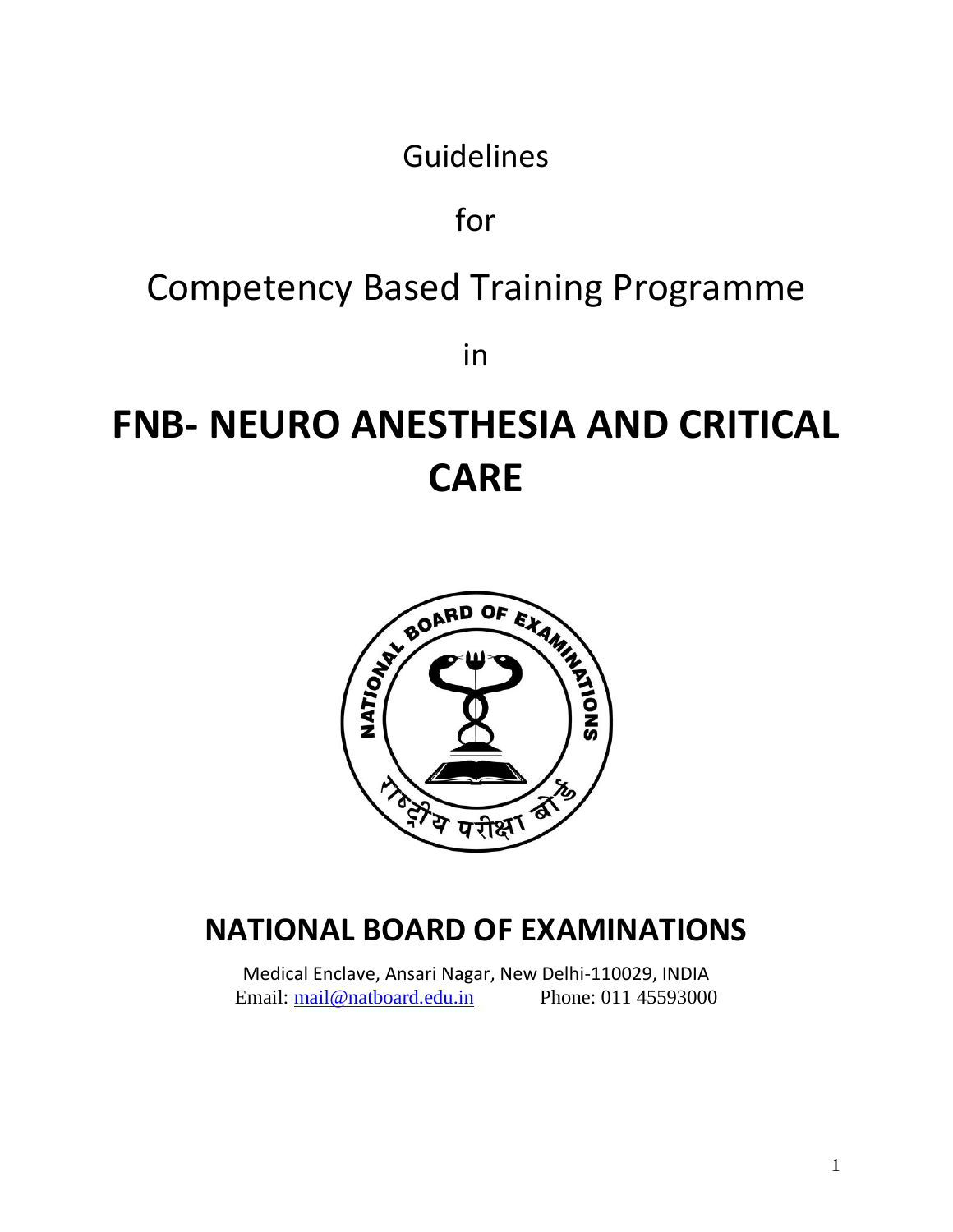## **CONTENTS**

- I. OBJECTIVES OF THE PROGRAMME
	- a) Programme goal
	- b) Programme objective
- II. ELIGIBILITY CRITERIA FOR ADMISSION
- III. TEACHING AND TRAINING ACTIVITIES
- IV. SYLLABUS
- V. COMPETENCIES
- VI. LOG BOOK
- VII. NBE LEAVE GUIDELINES
- VIII. EXAMINATION
	- a) FORMATIVE ASSESSMENT
	- b) FELLOWSHIP EXIT THEORY & PRACTICAL
	- IX. RECOMMENDED TEXT BOOKS AND JOURNALS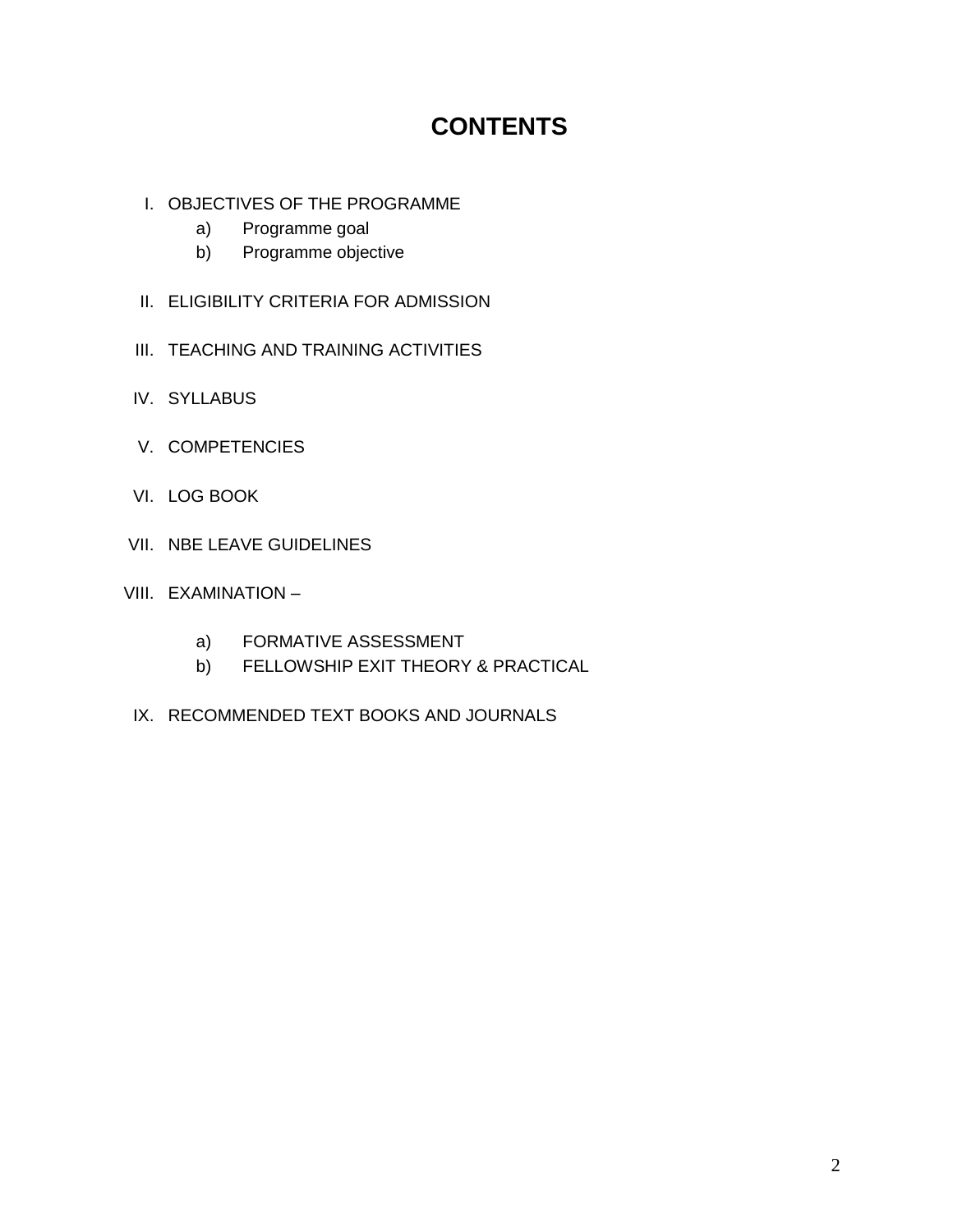## **PROGRAMME GOAL**

The course has been designed to train candidates by the anesthesiologists in the principles and practice of Neuroanaesthesia and Neurocritical care.

The training program should enable the candidates to function independently as faculty / consultant in the anaesthetic / intensive care management of the patients with neurological disorders coming for neurosurgical / radiological intervention.

## **PROGRAMME OBJECTIVES**

At the end of the course, the candidate should be able to:

- Understand physiological and pathological basis of central nervous system disorders.
- Understand the theoretical basis of organ dysfunction and critical illness
- Develop the knowledge and skills to diagnose critical illnesses and their complications
- Critically evaluate published literature
- Learn to practice evidence-based medicine in managing neurological patients
- Develop skills of communication with family members of critically ill patients
- Apply the highest ethical standards in the practice of medicine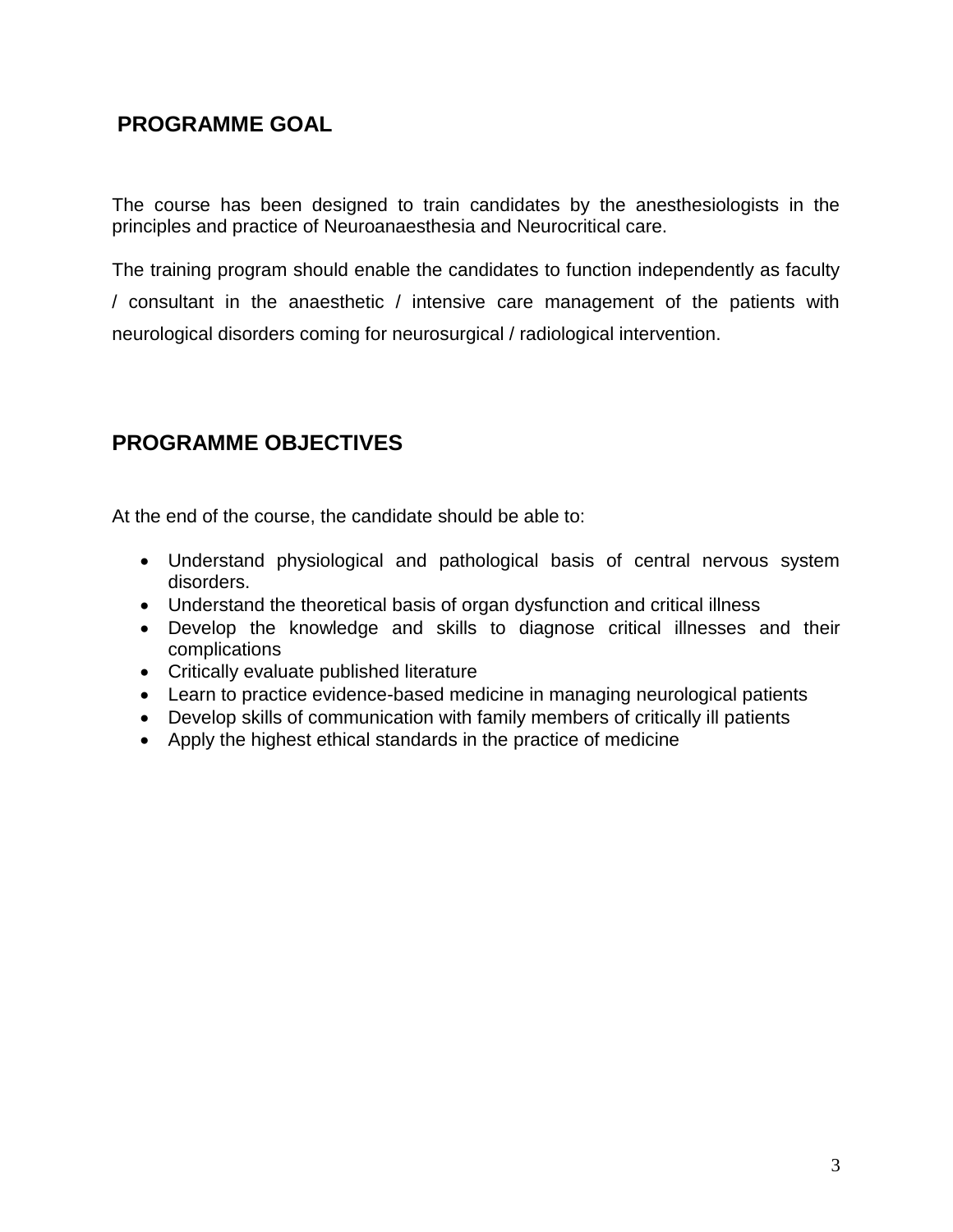## **ELIGIBILITY CRITERIA FOR ADMISSIONS TO THE PROGRAMME**

#### **(A) FNB Neuro Anesthesia and Critical Care Course:**

- 1. Any medical graduate with DNB/MD Anesthesiology qualification, who has qualified the *Entrance Examination* conducted by NBE and fulfill the eligibility criteria for admission to DNB courses at various NBE accredited Medical Colleges/ institutions/Hospitals in India is eligible to participate in the Centralized counseling for allocation of DNB Neuro Anesthesia and Critical Care seats purely on merit cum choice basis.
- 2. Admission to 2 years FNB Neuro Anesthesia and Critical Care course is only through *Entrance Examination* conducted by NBE and Centralized Merit Based Counseling conducted by National Board of Examination as per prescribed guidelines.

## **Duration of Course: 2 Years**

Every candidate admitted to the training programme shall pursue a regular course of study (on whole time basis) in the concerned recognized institution under the guidance of recognized post graduate teacher for assigned period of the course.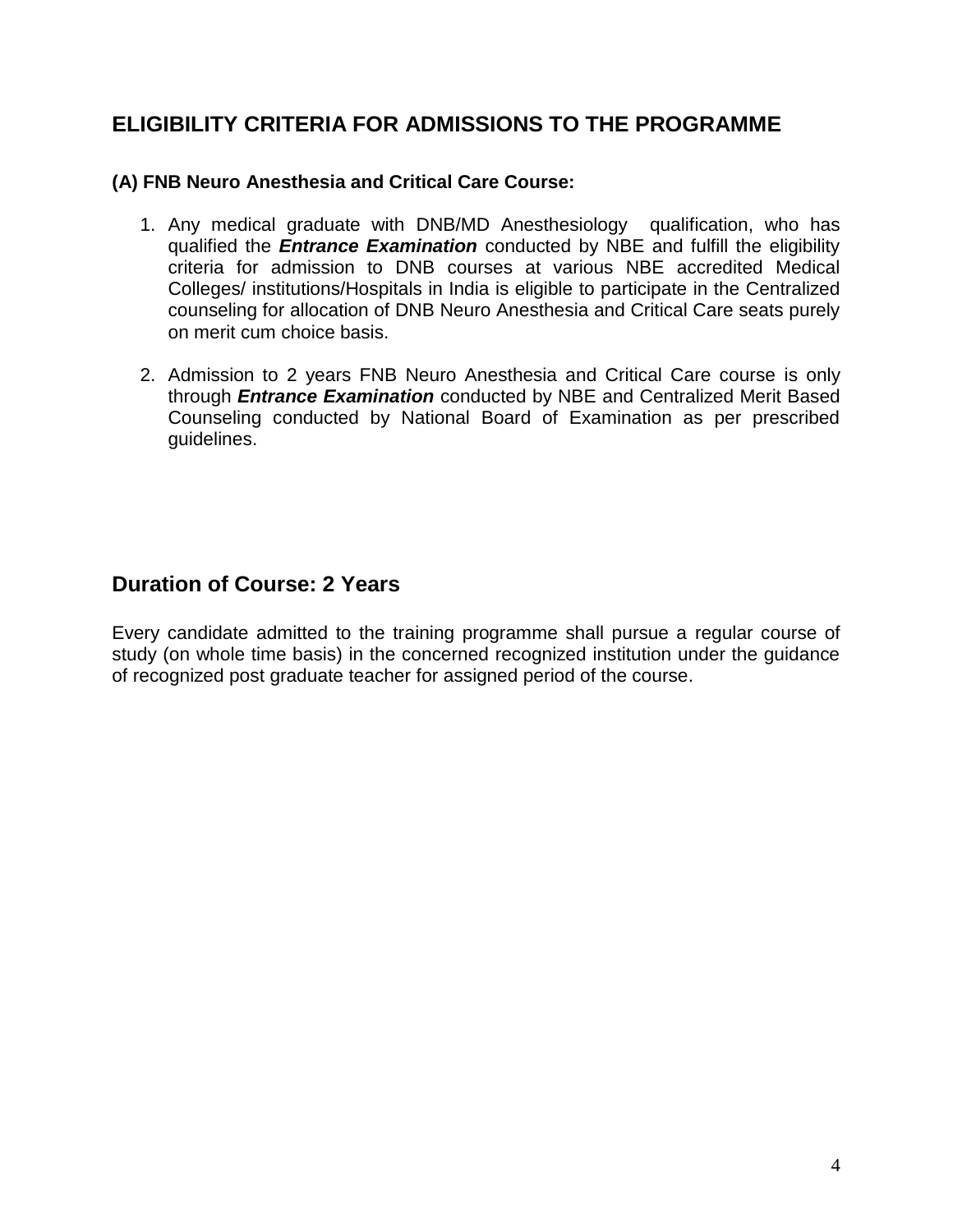## **TEACHING AND TRAINING ACTIVITIES**

The fundamental components of the teaching programme should include:

- 1. Case presentations & discussion- once a week
- 2. Seminar Once a week
- 3. Journal club- Once a week
- 4. Grand round presentation (by rotation departments and subspecialties)- once a week
- 5. Faculty lecture teaching- once a month
- 6. Clinical Audit-Once a Month
- 7. One poster and one oral presentation at least once during their training period in a recognized conference.

The training program would focus on knowledge, skills and attitudes (behavior). It is divided into theoretical, clinical and practical training in all aspects of the delivery of care. It also includes methodology of research and teaching.

**Theoretical:** The theoretical knowledge would be imparted to the candidates through discussions, journal clubs, symposia and seminars. The students are exposed to recent advances through discussions in journal clubs.

**Symposia:** Trainees would be required to present a minimum of 20 topics based on the curriculum over a period of two years to the combined class of teachers and students. A free discussion would be encouraged in these symposia. The topics of the symposia would be given to the trainees with the dates for their presentation.

**Clinical:** The trainee would be attached to a faculty member to be able to pick up methods of history taking, examination, prescription writing and management.

**Bedside:** The trainee would work up cases, learn management of cases by discussion with faculty of the department.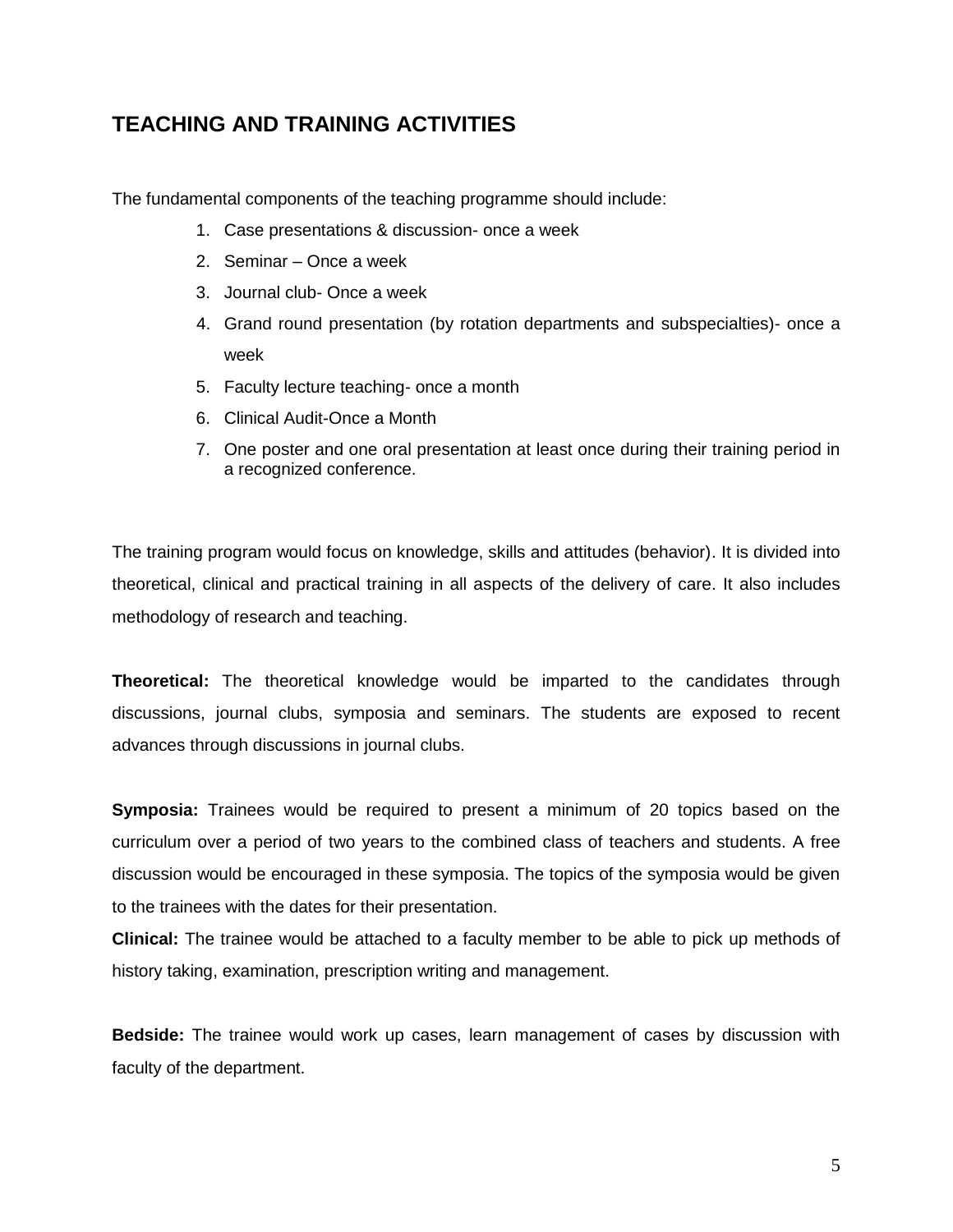**Journal Clubs:** This would be a weekly academic exercise. A list of suggested Journals is given towards the end of this document. The candidate would summarize and discuss the scientific article critically. A faculty member will suggest the article and moderate the discussion, with participation by other faculty members and resident doctors. The contributions made by the article in furtherance of the scientific knowledge and limitations, if any, will be highlighted.

**Research:** The student would carry out a research project and write a thesis/ dissertation in accordance with NBE guidelines. He/ she would also be given exposure to take part in the research projects going on in the departments.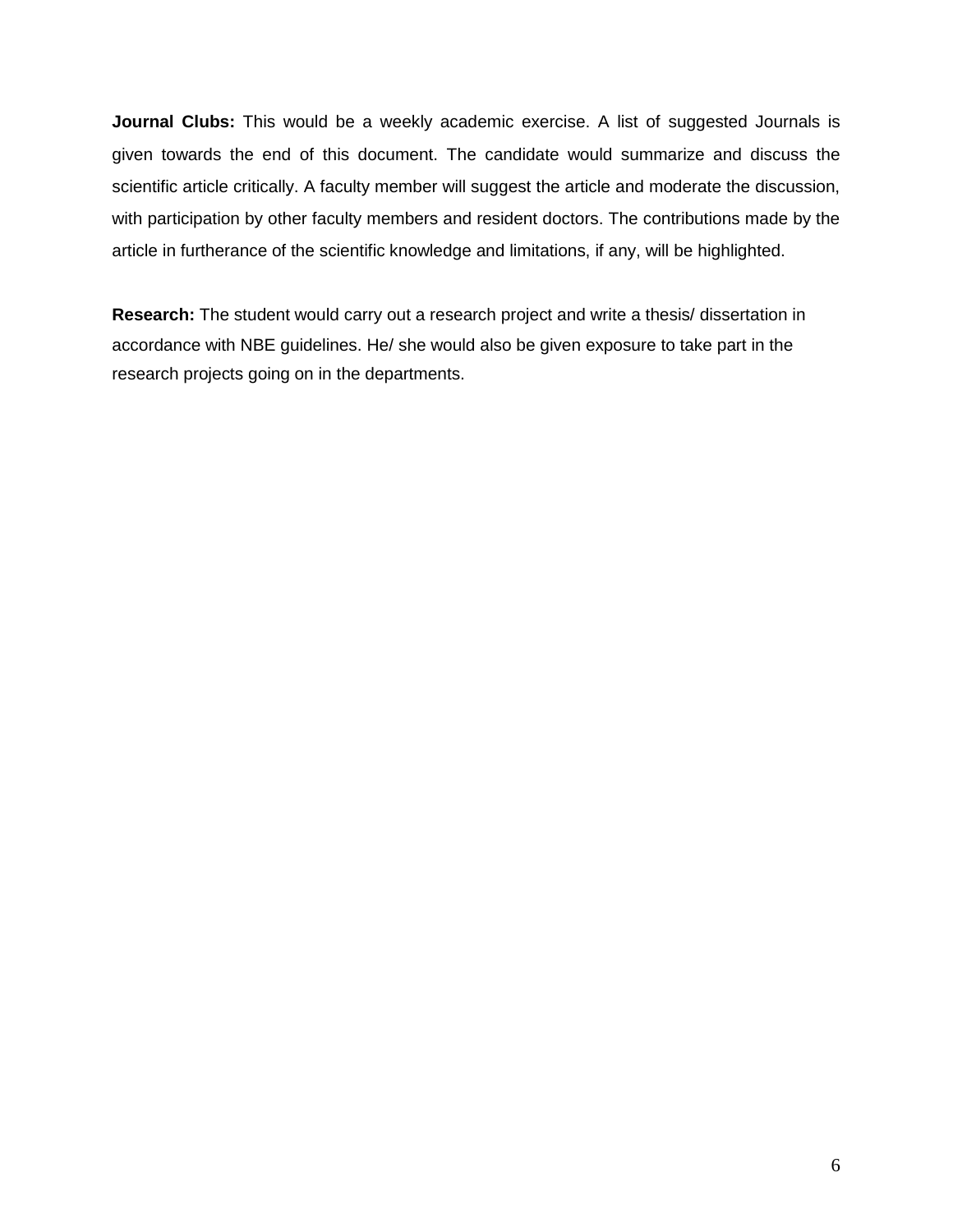#### **Syllabus:**

#### **Basic Sciences**

- Anatomy of the central & peripheral nervous system
- Physiology of Central Nervous System
	- a) Cerebral blood flow/metabolism
	- b) Cerebrospinal fluid dynamics
	- c) Intracranial pressure
	- d) Electrophysiology of CNS
- Pathophysiology of Cerebral ischemia/Traumatic brain injury
- Pharmacology of Anaesthetic/adjuvant drugs and emergency drugs
- Neuromicrobiology as applicable to operating rooms and critical care units, neuroinfections
- Basics of statistical Methods/Research methodology
- Fundamental of Biomedical Engineering : Basics of instrumentation, Biological signal processing

#### **Clinical Sciences**

- Anaesthetic Management of :
	- a) Brain tumours
	- b) Neurovascular surgery
	- c) Hydrocephalus
	- d) Spinal surgery
	- e) Surgery for epilepsy
	- f) Awake craniotomy
	- g) Neuroendoscopy
	- h) Head injury
	- i) Pituitary surgery
	- j) DBS and other functional neurosurgery
- Cerebral protection
- Stroke
- Intraoperative and Postoperative Monitoring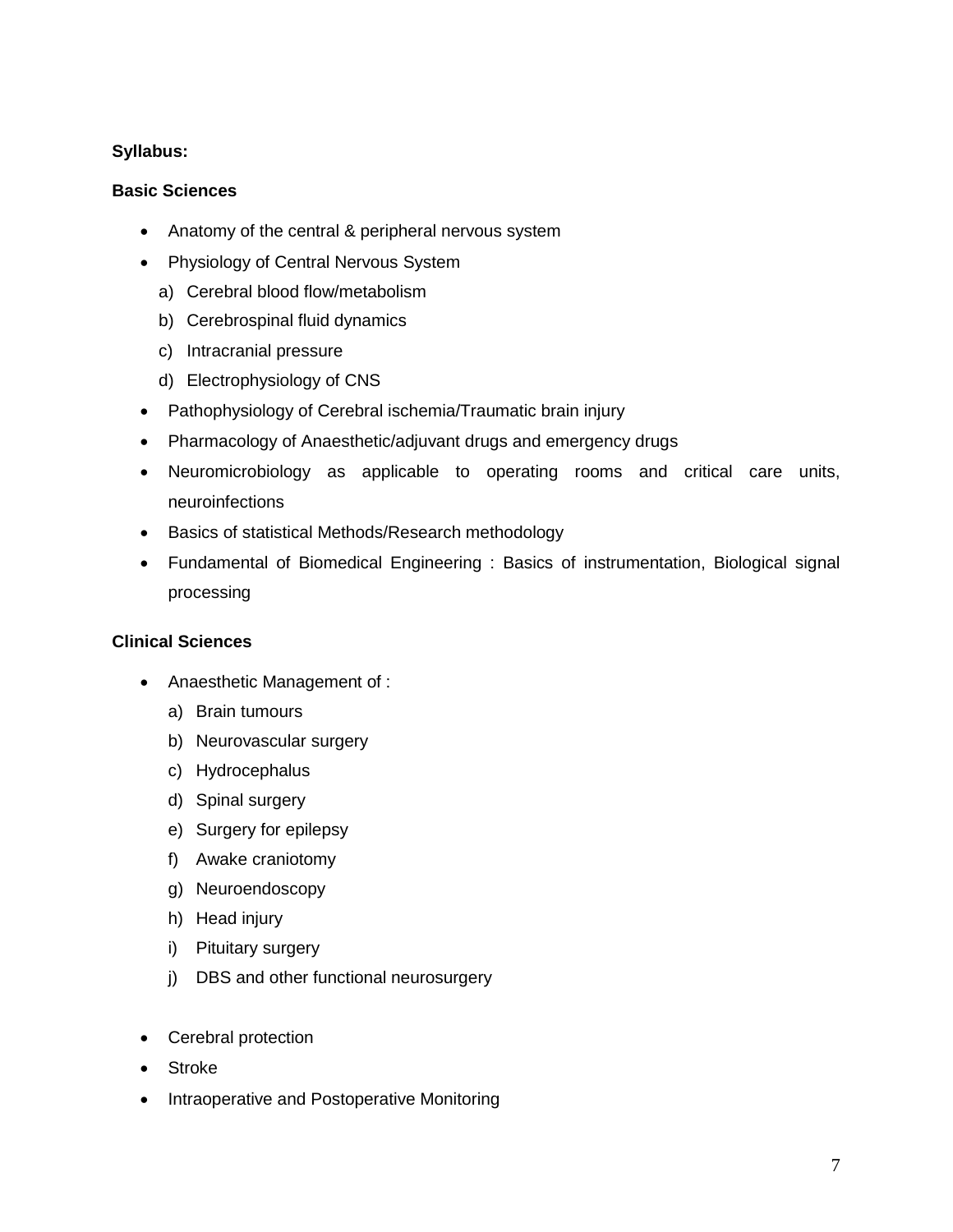- Neuroimaging techniques
- Neurointerventional procedures
- Airway related issues in neuroanaesthesia

#### **Monitoring**:

- Cardiac:
- Respiratory:
- Neurological: EEG, Evoked potentials,TCD, NIRS, SjVO2, Pbto2, cranial nerve monitoring
- Renal:
- Coagulation:

#### **Intensive care**:

Respiratory management

- Principles of ventilatory management
- $\bullet$  Pulmonary edema –
- Adult respiratory distress syndrome
- Severe asthma and COPD
- Respiratory infections community and hospital acquired
- Chest trauma

Principles of cardiac and haemodynamic management

- Haemodynamic instability and shock
- Cardiac arrest
- Acute myocardial infarction
- Unstable angina
- Severe heart failure
- Common arrhythmias and conduction disturbances Cardiomyopathies
- Cardiac tamponade
- Pulmonary embolism

#### **Neurology**

- Coma
- Status epilepticus
- Head trauma
- Subarachinoid haemorrhage
- intracranial hypertension
- Cerebrovascular accidents and cerebral vasospasm
- Meningo-encephalitis
- Acute neuromuscular disease (including myasthenia & Guillain Barre syndrome)
- Post anoxic brain damage
- Acute confusional states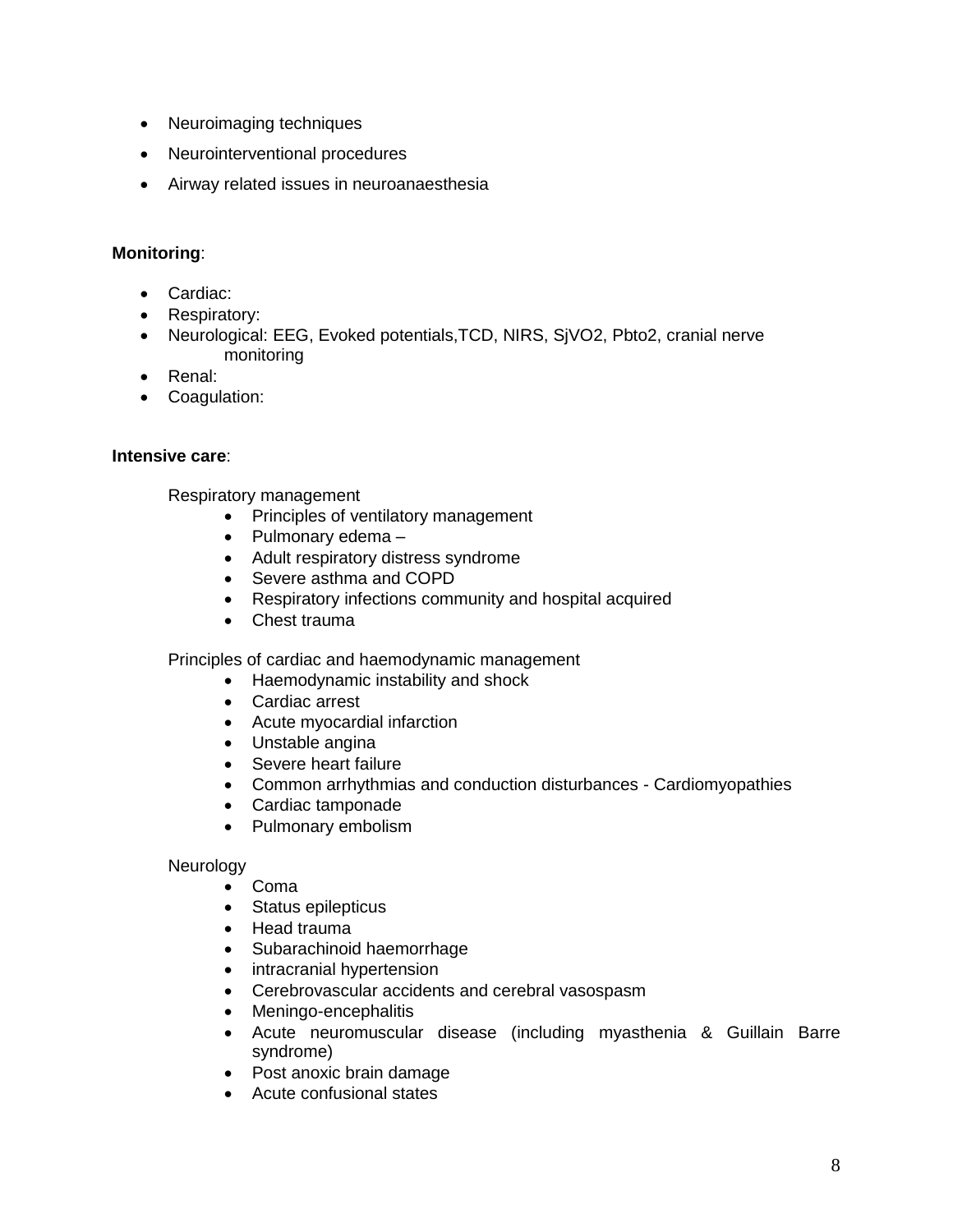- Spinal cord injury
- Neurosurgery and post-operative care
- Brain death
- Stroke

#### Renal

- Olguria/ anuria
- Acute renal failure
- Renal replacement therapy (RRT)
- Continuous RRT
- $\bullet$

Metabolic and Nutritional

- Fluid balance
- Electrolyte balance and its disorders
- Acid-base disorders
- Endocrine disorders (including diabetes mellitus, acute adrenal insufficiency, pituitary disorders, hyper and hypothyroidism)
- Nutrition in critical illness
- Enteral and Parenteral nutrition
- Monitoring of nutrition

#### **Hematological**

- Disseminated intravascular coagulation and other coagulation disorders
- Thrombocytopenia
- Hypercoagulable states and anticoagulation
- Haemolytic syndromes
- Acute blood loss and anaemia
- Neutropenia
- Blood component therapy
- Immunological disorders

#### **Infections**

- Severe infection due to aerobic and anaerobic bacteria
- Acute severe viral infection
- Fungal and parasites infections with sepsis and organ failure
- Nosocomial infection
- Infection in the immunocopromised host
- Tropical disease
- Antimicrobial therapy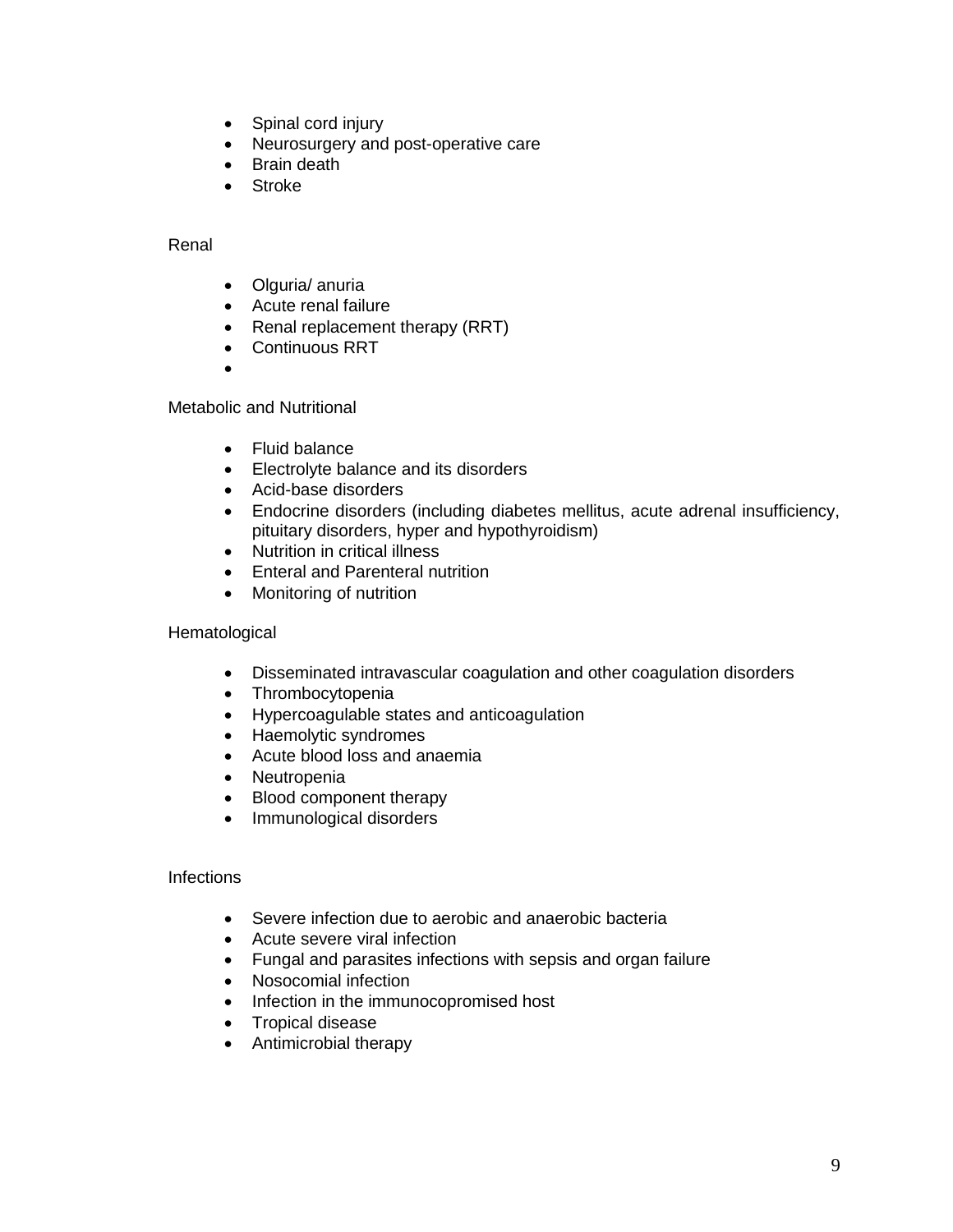Gastrointestinal and hepatic disorders

- Prevention and treatment of acute upper G.I. bleeding
- Management of acute lower GI bleeding
- Perforated viscus and Peritonitis
- Acute hepatic failure and Ascitis

#### **Clinical skills to be acquired:**

- **a)** Preanaesthetic evaluation for elective and emergency neurosurgery
- **b)** Anaesthetic and Perioperative management of various neurosurgical conditions
- **c)** Intensive Care

#### **PROCEDURES, TECHNIQUES, AND MINIMALLY INVASIVE MONITORING**

- Airway Management and Endotracheal Intubation
- Central Venous Catheterization
- Arterial Line Placement and Care
- Temporary Cardiac Pacing
- Cardioversion and Defbrillation
- Pericardiocentesis
- Chest Tube Insertion and Care
- Bronchoscopy
- PercutaneousTracheostomy
- Cerebrospinal Fluid Aspiration
- Interventional Ultrasound
- Cardiopulmonary Resuscitation
- Management of Pain in the Critically III Patient
- Routine Monitoring of Critically III Patients
- Minimally Invasive Hemodynamic Monitoring
- Neurologic Multimodal Monitoring
- Echocardiography in the Intensive Care Unit
- Mechanical ventilation in neurological patients
- Haemodynamic management in a neuro-ICU patient including ACLS,
- Fluid & electrolyte management in neuro-ICU patient
- ICP monitoring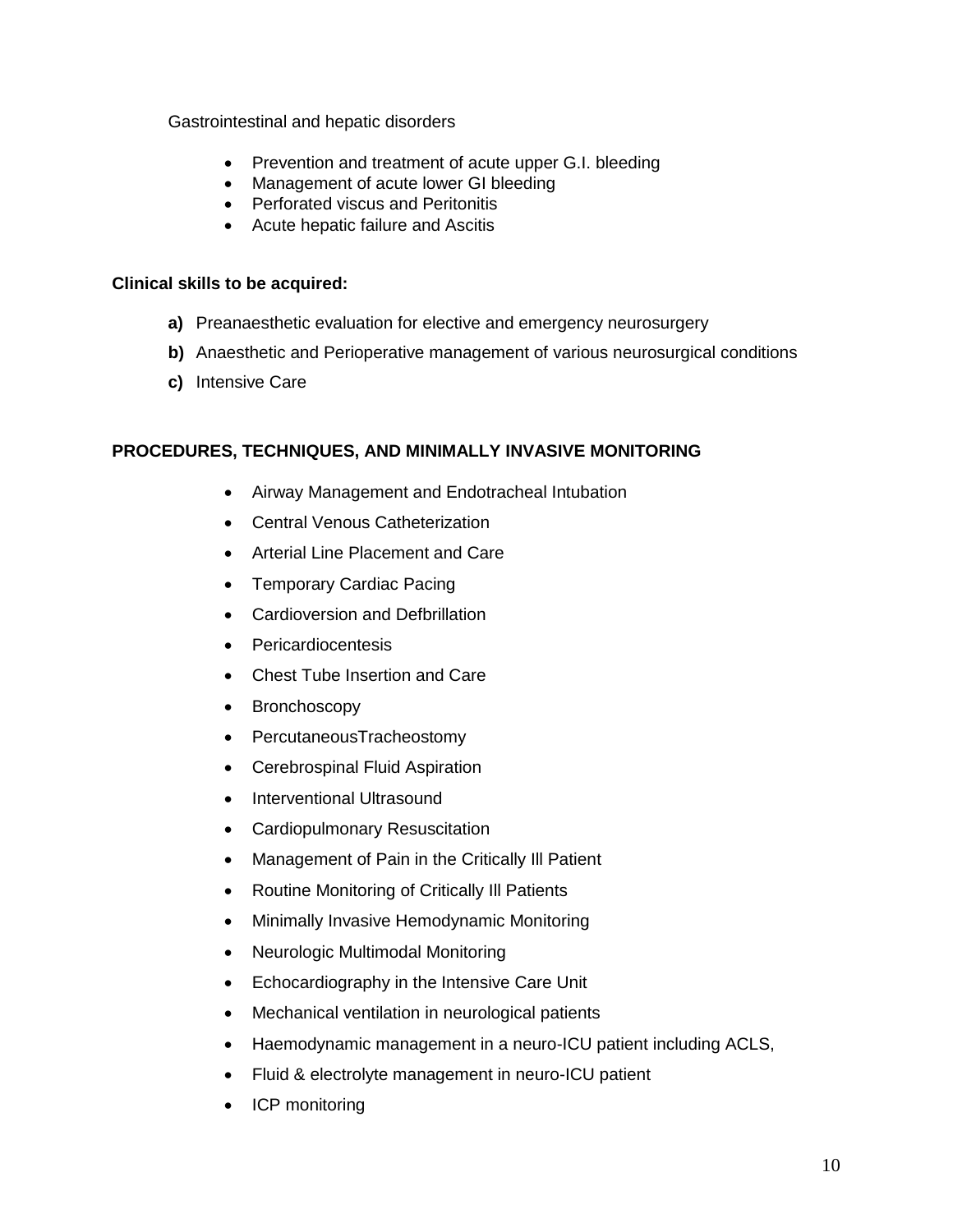- TCD monitoring
- Basics interpretation of EEG, Evoked potential
- Management of blood gases and acid base status
- $\bullet$  Infection control in a neuro  $-$  ICU
- Bedside echocardiography

#### **Diagnostic:- Ultrasound evaluation of critically ill patients**

- Cardiac: Tamponade, ejection fraction estimation, intravascular volume status assessment, assessment of contractility
- Abdomen: Detection of fluid/hemoperitoneum, liver/spleen tear
- Vascular: Deep vein thrombosis, placement of IV canula, CVP lines, arterial canuala

#### **NON TECHNICAL SKILLS**

- Orders and prioritizes appropriate investigations
- Principles of informed consent
- Principles of crisis management, conflict resolution, negotiation and debriefing
- Understand nonverbal communication with critically ill patients
- Principles of delivering bad news to patients and families
- Strategies to communicate complicated critical care issues to the general population

#### **Biostatistics, Research Methodology**

#### **Ethics**

**Medico legal aspects relevant to the discipline**

**Health Policy issues as may be applicable to the discipline**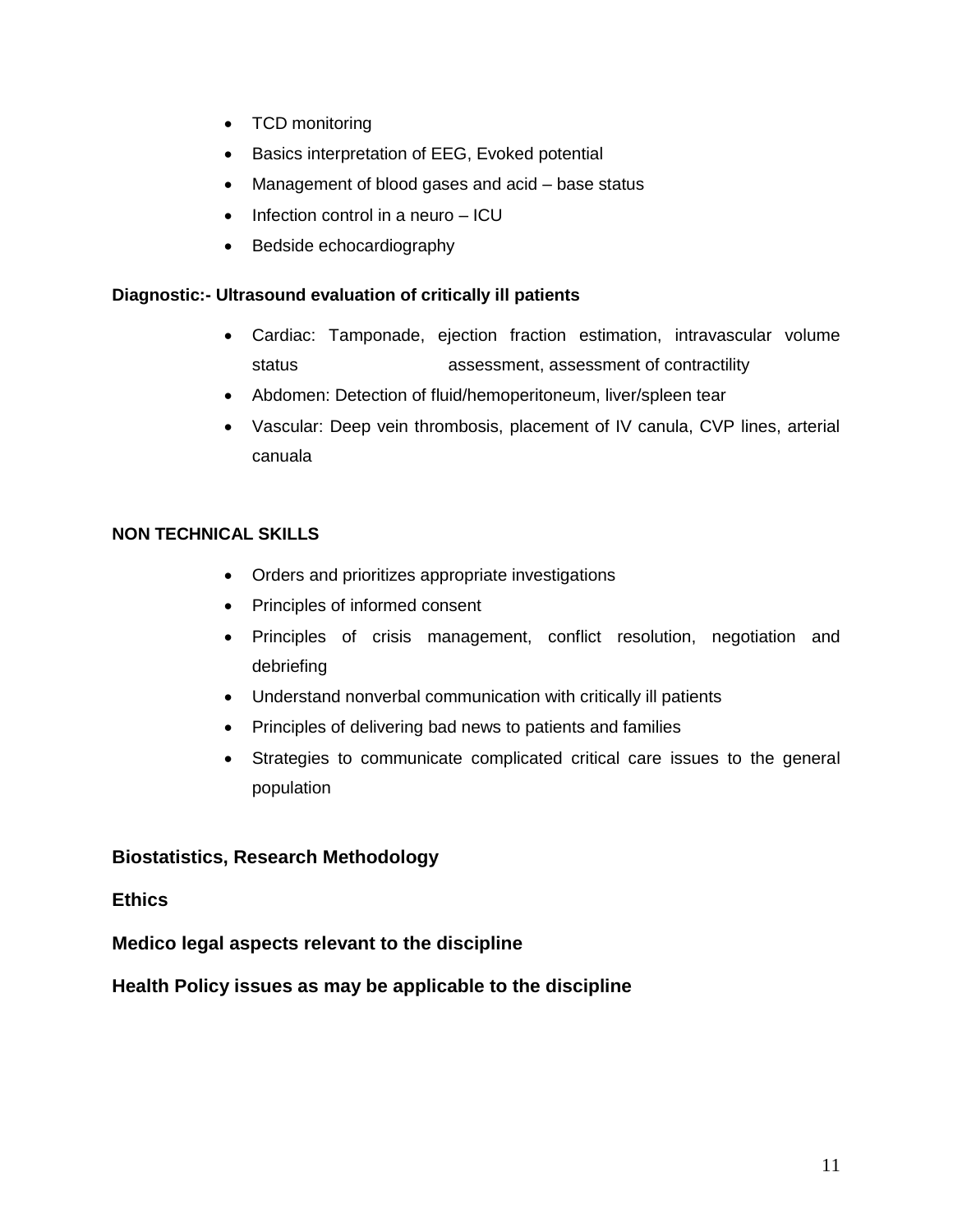#### **LOG BOOK**

A candidate shall maintain a log book of operations (assisted / performed) during the training period, certified by the concerned post graduate teacher / Head of the department / senior consultant.

This log book shall be made available to the board of examiners for their perusal at the time of the final examination.

The log book should show evidence that the before mentioned subjects were covered (with dates and the name of teacher(s) The candidate will maintain the record of all academic activities undertaken by him/her in log book .

- 1. Personal profile of the candidate
- 2. Educational qualification/Professional data
- 3. Record of case histories
- 4. Procedures learnt
- 5. Record of case Demonstration/Presentations
- 6. Every candidate, at the time of practical examination, will be required to produce performance record (log book) containing details of the work done by him/her during the entire period of training as per requirements of the log book. It should be duly certified by the supervisor as work done by the candidate and countersigned by the administrative Head of the Institution.
- 7. In the absence of production of log book, the result will not be declared.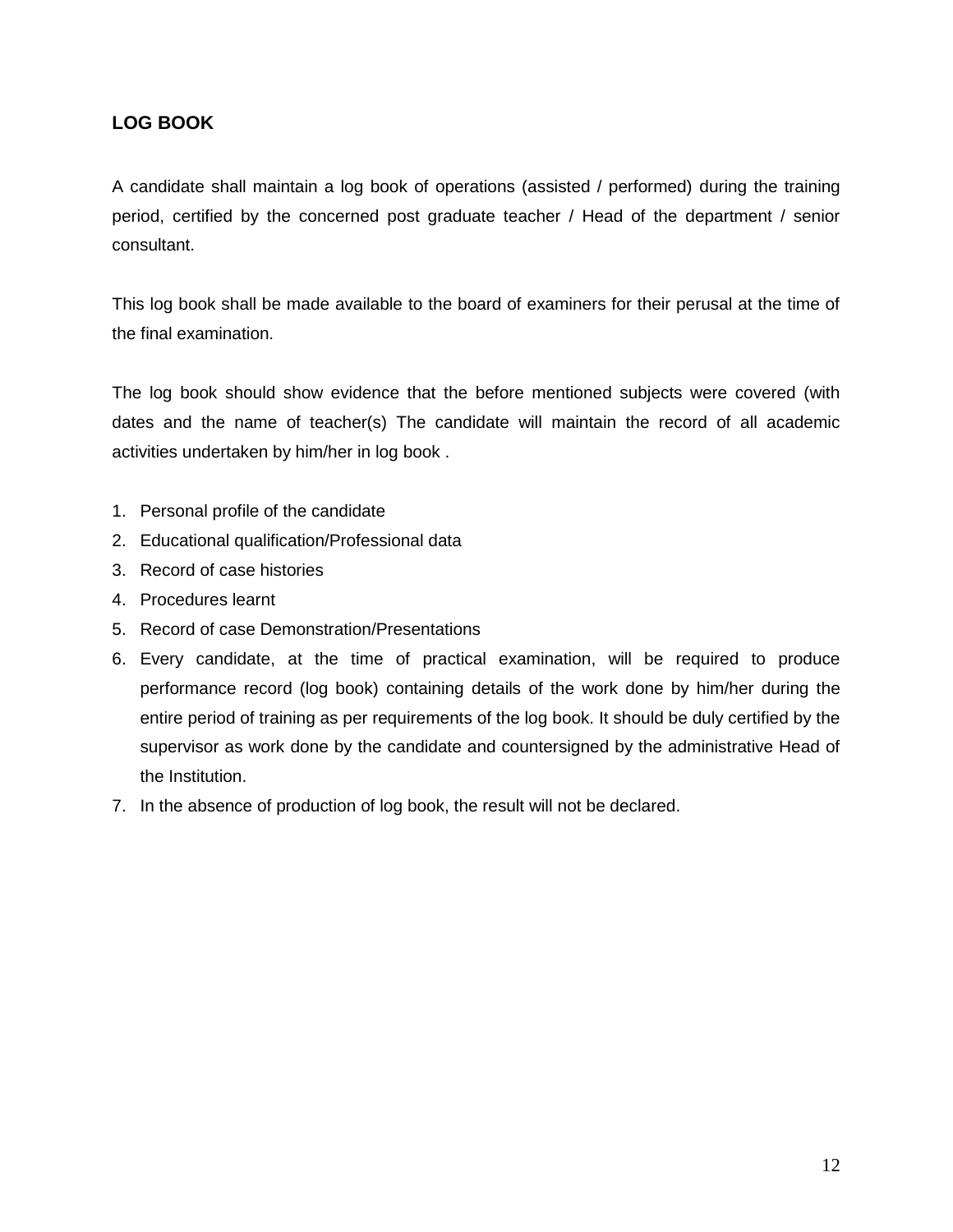### **Leave Rules**

- 1. There is no provision of maternity or paternity leave during the FNB tenure. However, if a FNB trainee avails maternity (90 days) or paternity (7 days) leave during the FNB tenure, her or his tenure will be extended by an equal number of days.
- 2. FNB trainees are required to complete their training by a prescribed cut off date (as per information bulletin of Exit exam) for being eligible to FNB Exit examination. Trainees whose FNB tenure is extended beyond this cut off date only due to the maternity/paternity leave availed by them shall be permitted to take exit examination, if otherwise eligible, with other registered candidates of same session.
- 3. No kind of study leave is permissible to FNB candidates. However, candidates may be allowed an academic leave of 10 days across the entire duration of training program to attend the conferences/CMEs/Academic programs/Examination purposes.
- 4. Under normal circumstances, leave of one year should not be carry forward to next year, however, in exceptional cases like prolonged illness or any meritorious ground the leave across the training program may be clubbed together with prior approval of NBE.
- 5. Any other leave which is beyond the above stated leave is not permissible and shall lead to extension/cancellation of FNB course.
- 6. Any extension of FNB training for more than 2 months beyond scheduled completion date of training is permissible only under extra-ordinary circumstances with prior approval of NBE. Such extension is neither automatic nor shall be granted as a matter of routine.
- 7. Unauthorized absence from FNB training for more than 7 days may lead to cancellation of registration and discontinuation of the FNB training and rejoining shall not be permitted.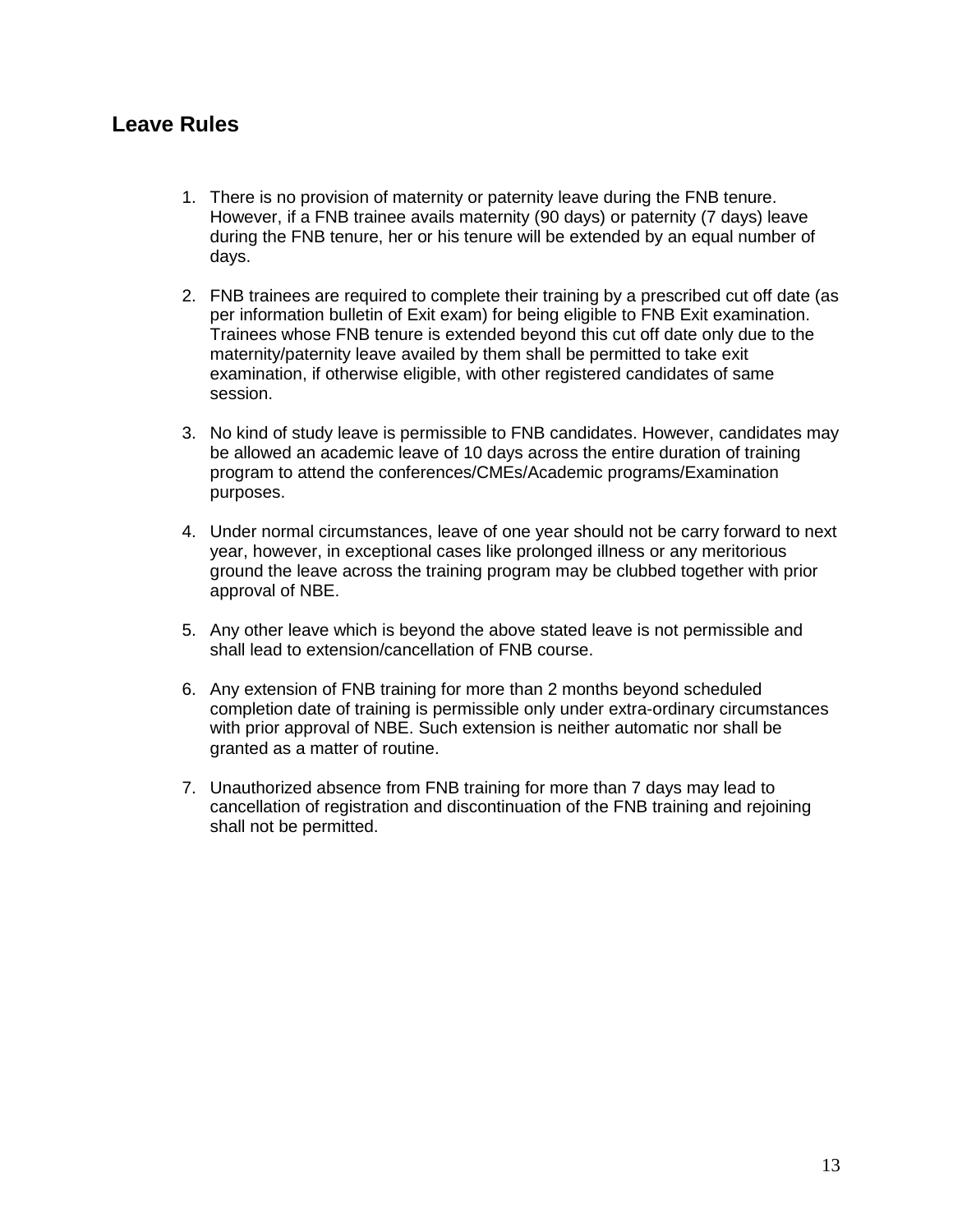#### **MEDICAL LEAVE**

- 1. Leave on medical grounds is permissible only for genuine medical reasons and NBE should be informed by the concerned Institute/hospital about the same immediately after the candidate proceeds on leave on medical grounds.
- 2. The supporting medical documents have to be certified by the Head of the Institute/hospital where the candidate is undergoing FNB training and have to be sent to NBE.
- 3. The medical treatment should be taken from the Institute/hospital where the candidate is undergoing FNB training. Any deviation from this shall be supported with valid grounds and documentation.
- 4. In case of medical treatment being sought from some other Institute/hospital, the medical documents have to be certified by the Head of the Institute/hospital where the candidate is undergoing FNB training.
- 5. NBE reserves its rights to verify the authenticity of the documents furnished by the candidate and the Institute/hospital regarding Medical illness of the candidate and to take a final decision in such matters.
- 6. Total leave period which can be availed by FNB candidates is  $40+10 = 50$  days. This includes all kinds of eligible leave including academic leave. Any kind of leave including medical leave exceeding the aforementioned limit shall lead to extension of FNB training. It is clarified that prior approval of NBE is necessary for availing any such leave.
- 7. The eligibility for FNB Exitl Examination shall be determined strictly in accordance with the criteria prescribed in the respective information bulletin.
- 8. Extension of training due to maternity leave shall not be affected while deciding the cutoff date of FNB training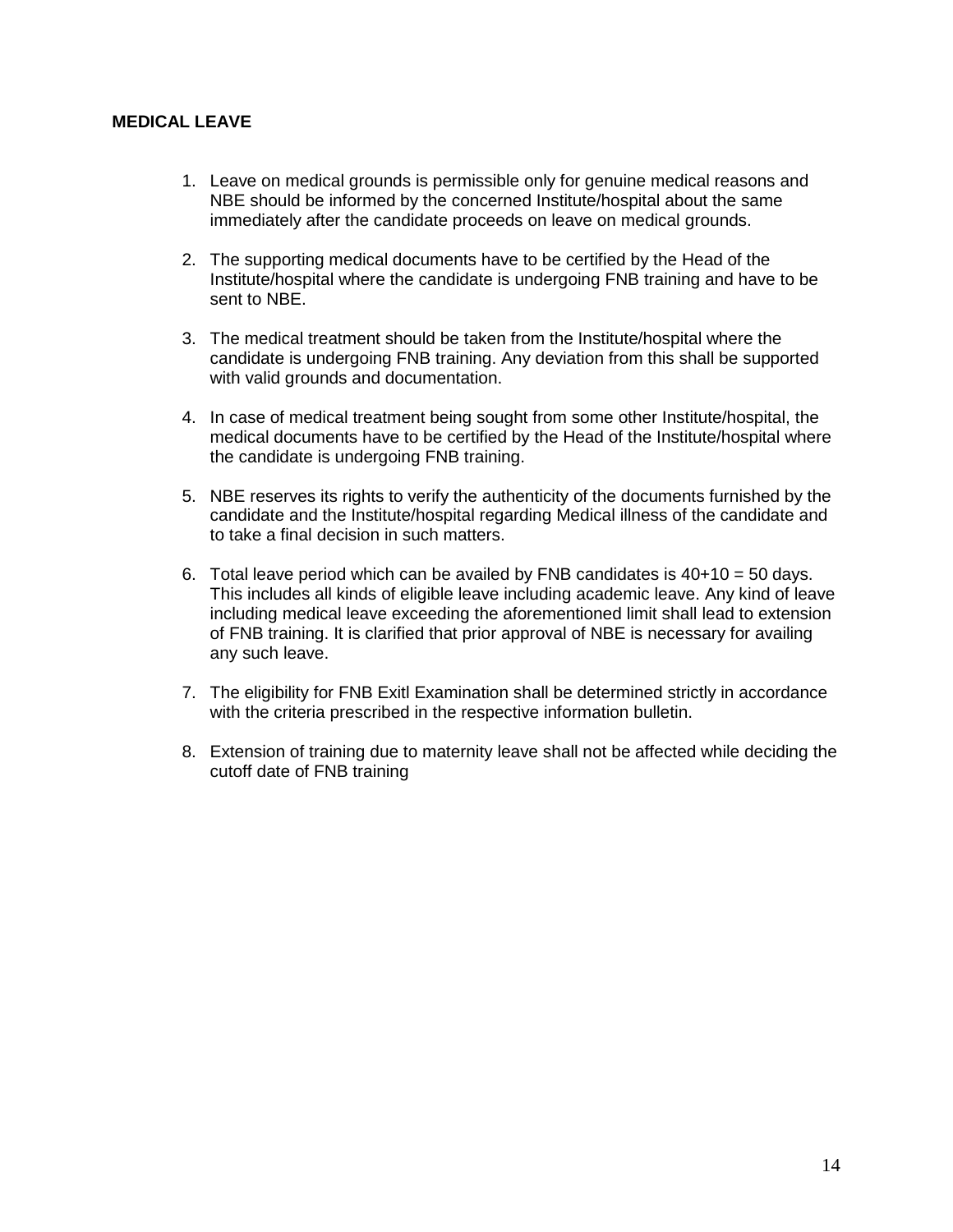## **EXAMINATION**

## **FORMATIVE ASSESSMENT**

Formative assessment includes various formal and informal assessment procedures by which evaluation of student's learning, comprehension, and academic progress is done by the teachers/ faculty to improve student attainment. Formative assessment test (FAT) is called as "Formative "as it informs the in process teaching and learning modifications. FAT is an integral part of the effective teaching .The goal of the FAT is to collect information which can be used to improve the student learning process.

Formative assessment is essentially positive in intent, directed towards promoting learning; it is therefore part of teaching. Validity and usefulness are paramount in formative assessment and should take precedence over concerns for reliability. The assessment scheme consists of Three Parts which has to be essentially completed by the candidates.

The scheme includes:-

Part I:- Conduction of theory examination Part-II :- Feedback session on the theory performance Part-III :- Work place based clinical assessment

| $PART-I$       | <b>CONDUCT OF THEORY</b><br><b>EXAMINATION</b>                        | Candidate has to appear for<br>Theory Exam and it will be<br>held for One day.          |
|----------------|-----------------------------------------------------------------------|-----------------------------------------------------------------------------------------|
| <b>PART-II</b> | <b>FEEDBACK SESSION ON</b><br><b>THE THEORY</b><br><b>PERFORMANCE</b> | Candidate has to appear for<br>his/her Theory Exam<br>Assessment Workshop.              |
| $PART - III$   | <b>WORK PLACE BASED</b><br><b>CLINICAL ASSESSMENT</b>                 | After Theory Examination,<br>Candidate has to appear for<br><b>Clinical Assessment.</b> |

The performance of the resident during the training period should be monitored throughout the course and duly recorded in the log books as evidence of the ability and daily work of the student

#### **1. Personal attributes:**

- **Behavior and Emotional Stability:** Dependable, disciplined, dedicated, stable in emergency situations, shows positive approach.
- **Motivation and Initiative:** Takes on responsibility, innovative, enterprising, does not shirk duties or leave any work pending.
- **Honesty and Integrity:** Truthful, admits mistakes, does not cook up information, has ethical conduct, exhibits good moral values, loyal to the institution.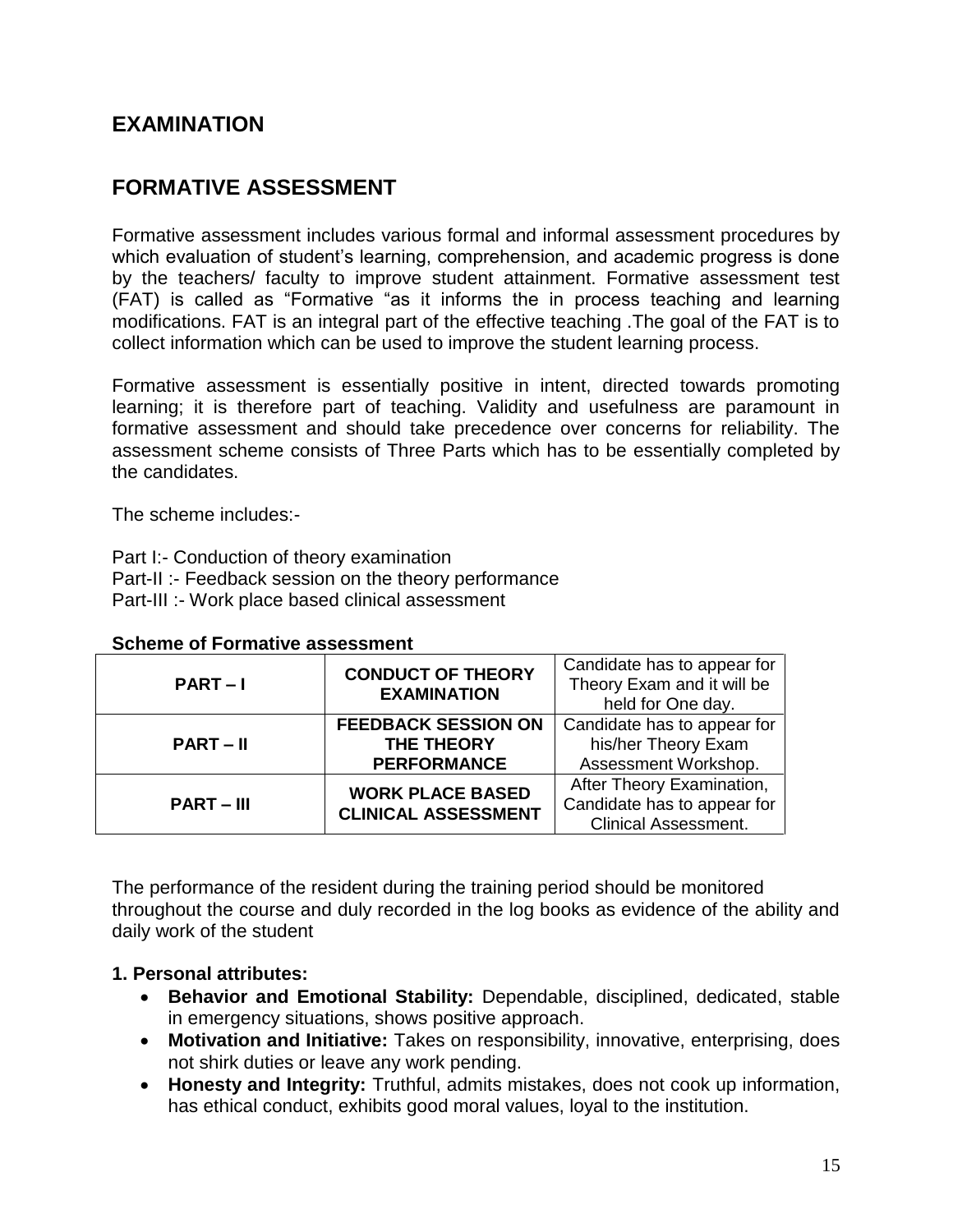**Interpersonal Skills and Leadership Quality:** Has compassionate attitude towards patients and attendants, gets on well with colleagues and paramedical staff, is respectful to seniors, has good communication skills.

#### **2. Clinical Work:**

- **Availability:** Punctual, available continuously on duty, responds promptly on calls and takes proper permission for leave.
- **Diligence:** Dedicated, hardworking, does not shirk duties, leaves no work pending, does not sit idle, competent in clinical case work up and management.
- **Academic ability:** Intelligent, shows sound knowledge and skills, participates adequately in academic activities, and performs well in oral presentation and departmental tests.
- **Clinical Performance:** Proficient in clinical presentations and case discussion during rounds and OPD work up. Preparing Documents of the case history/examination and progress notes in the file (daily notes, round discussion, investigations and management) Skill of performing bed side procedures and handling emergencies.

**3. Academic Activity:** Performance during presentation at Journal club/ Seminar/ Case discussion/Stat meeting and other academic sessions. Proficiency in skills as mentioned in job responsibilities.

## **FELLOWSHIP EXIT EXAMINATION**

The summative assessment of competence will be done in the form of Fellowship Exit Examination leading to the award of the degree of Fellow of National Board in Reproductive Medicine. The FNB final is a two-stage examination comprising the theory and practical part

#### **Theory Examination:**

- **1. The Theory examination comprises of one paper with maximum marks of 100.**
- **2. There are 10 short notes of 10 marks each in the Theory paper**
- **3. Maximum time permitted is 3 hours.**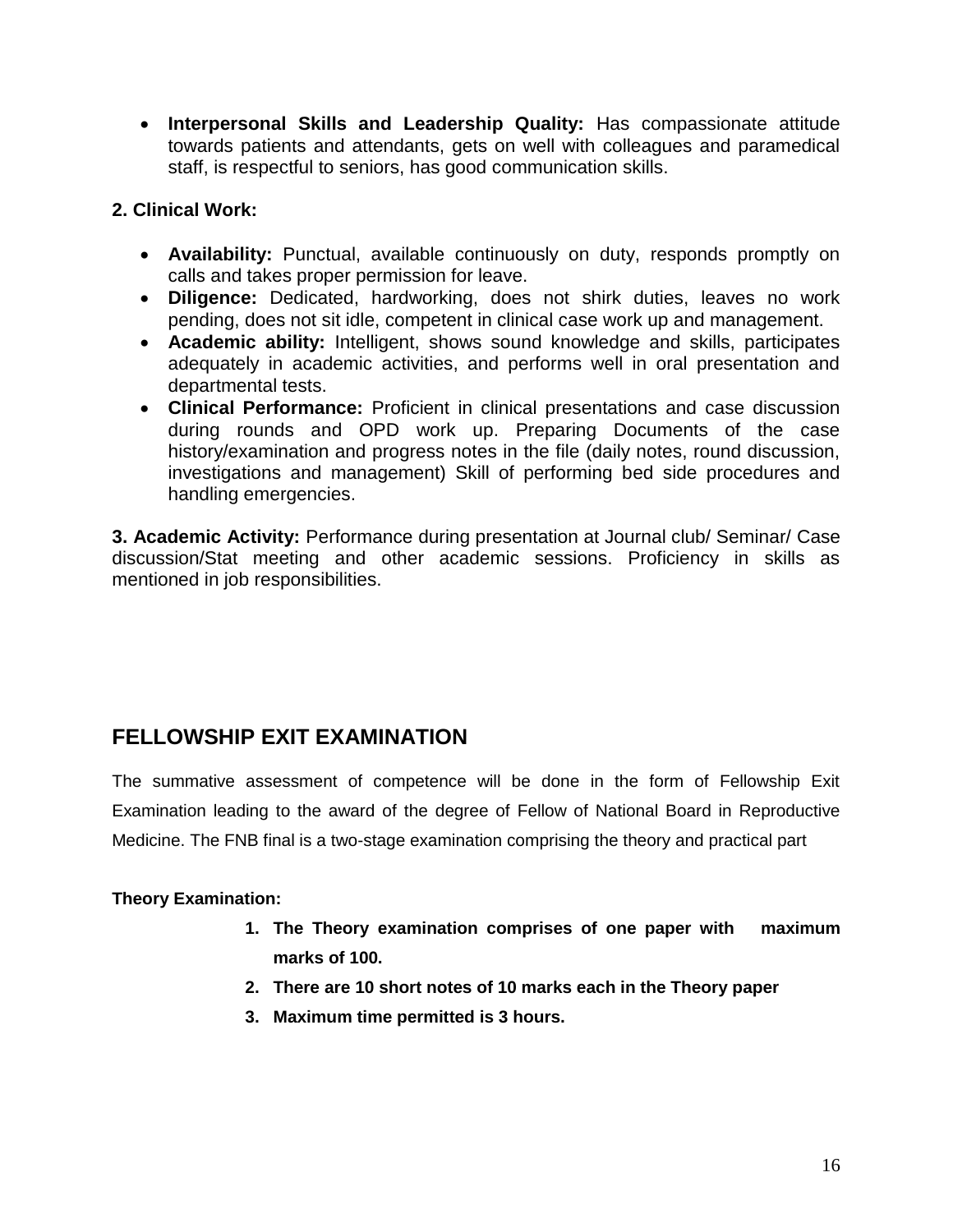#### **Practical Examination:**

- **1. Maximum marks : 300**
- **2. Comprises of Clinical Examination and viva**
- The candidate has to score a minimum of 50% marks in aggregate i.e. 200 out of total 400 marks (Theory & Practical) with at least 50% marks in theory examination to qualify in the Fellowship Exit Exam.
- The Theory and Practical of Fellowship Exit Examination shall be conducted at the same examination centre of the concerned specialty.

#### **Declaration of FNB Results**

- 1. Fellowship Exit Examination is a qualifying examination.
- 2. Results of Fellowship Exit Examination (theory & practical) are declared as PASS/FAIL.
- 3. FNB degree is awarded to a FNB trainee in the convocation of NBE.